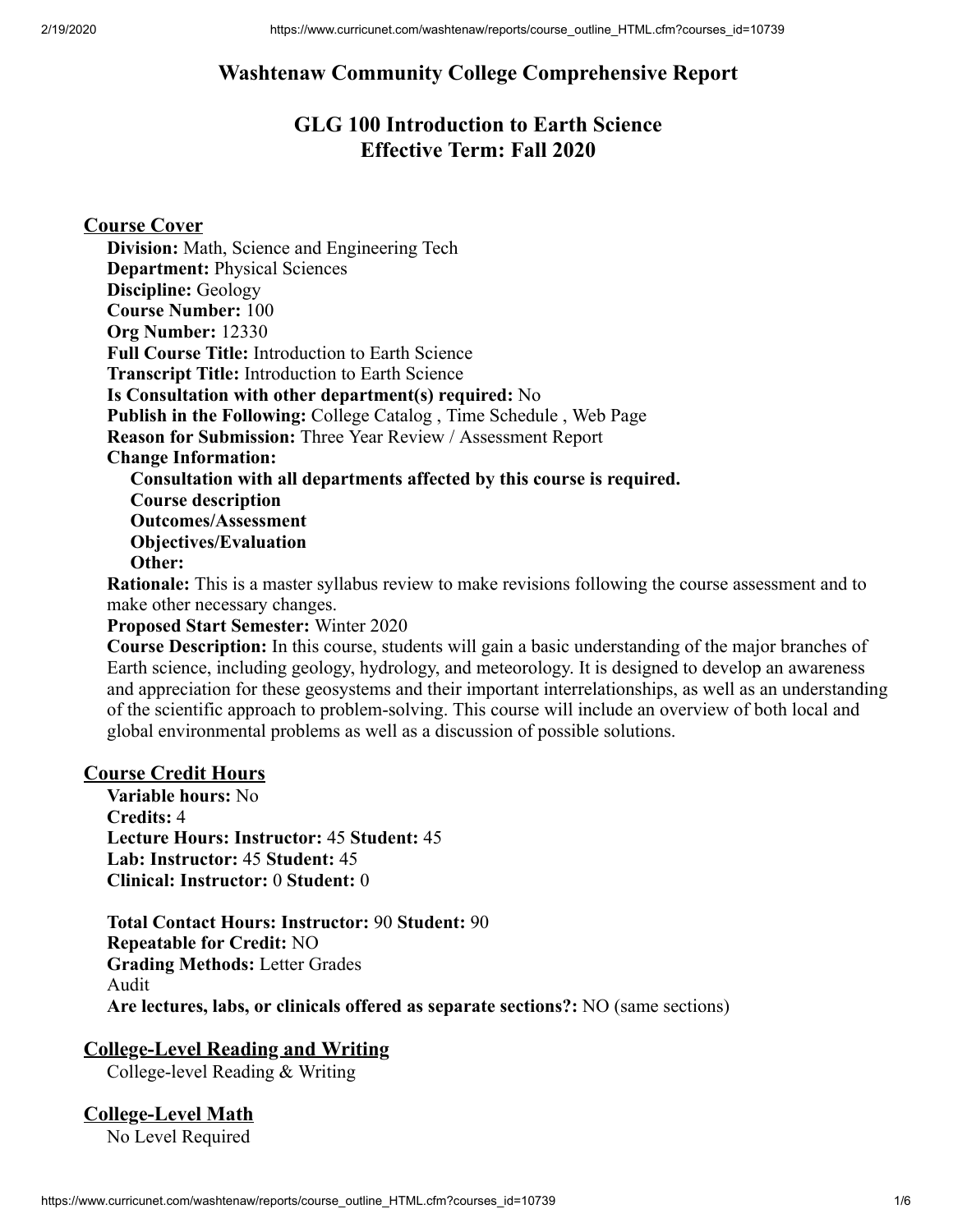## **Requisites**

### **General Education**

**MACRAO** MACRAO Science & Math MACRAO Lab Science Course **General Education Area 4 - Natural Science** Assoc in Applied Sci - Area 4 Assoc in Science - Area 4 Assoc in Arts - Area 4 **Michigan Transfer Agreement - MTA** MTA Lab Science

### **Request Course Transfer**

### **Proposed For:**

Central Michigan University Eastern Michigan University Ferris State University Grand Valley State University Jackson Community College Michigan State University Oakland University University of Michigan Wayne State University Western Michigan University

### **Student Learning Outcomes**

1. Recognize and identify introductory principles, concepts and environmental concerns associated with Earth's geosphere.

### **Assessment 1**

Assessment Tool: Outcome-related questions on the departmental exams Assessment Date: Winter 2022 Assessment Cycle: Every Three Years Course section(s)/other population: All sections Number students to be assessed: All students How the assessment will be scored: Multiple-choice questions will be scored using the key. Essay and short answer questions will be scored using a departmentally-developed rubric. Standard of success to be used for this assessment: 70% of students will score 72.5% or better on the outcome-related questions on the departmental exams. Who will score and analyze the data: Appropriate geology faculty will analyze the data.

2. Recognize and identify introductory principles, concepts and environmental concerns associated with Earth's geosphere processes.

### **Assessment 1**

Assessment Tool: Outcome-related questions on the departmental exams Assessment Date: Winter 2022 Assessment Cycle: Every Three Years Course section(s)/other population: All sections Number students to be assessed: All students

How the assessment will be scored: Multiple-choice questions will be scored using the key. Essay and short answer questions will be scored using a departmentally-developed rubric. Standard of success to be used for this assessment: 70% of students will score 72.5% or better

on the outcome-related questions on the departmental exams.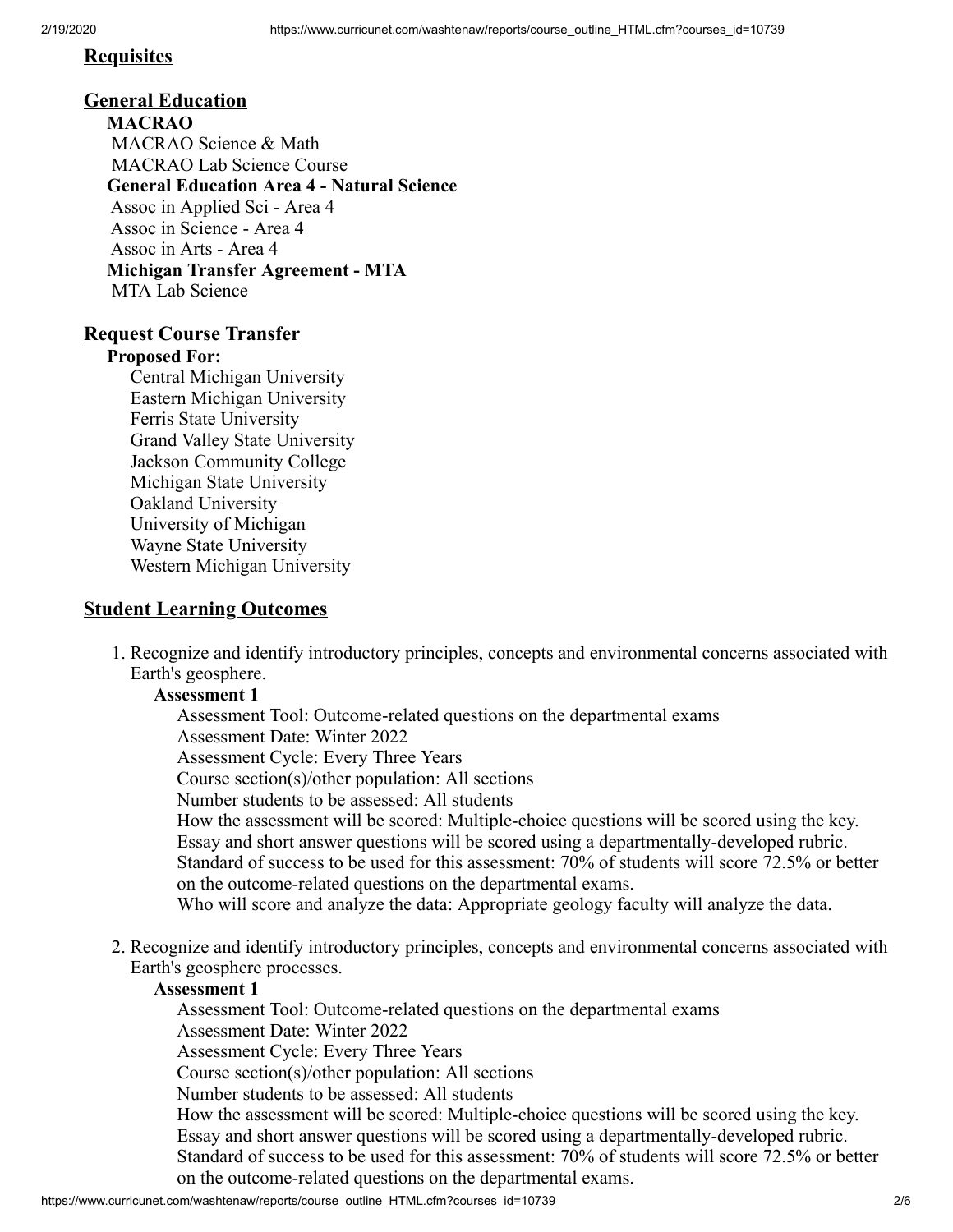2/19/2020 https://www.curricunet.com/washtenaw/reports/course\_outline\_HTML.cfm?courses\_id=10739

Who will score and analyze the data: Appropriate geology faculty will analyze the data.

3. Recognize and identify introductory principles, concepts and environmental concerns associated with Earth's hydrosphere.

### **Assessment 1**

Assessment Tool: Outcome-related questions on the departmental exams Assessment Date: Winter 2022

Assessment Cycle: Every Three Years

Course section(s)/other population: All sections

Number students to be assessed: All students

How the assessment will be scored: Multiple-choice questions will be scored using the key. Essay and short answer questions will be scored using a departmentally-developed rubric. Standard of success to be used for this assessment: 70% of students will score 72.5% or better on the outcome-related questions on the departmental exams.

Who will score and analyze the data: Appropriate geology faculty will analyze the data.

4. Recognize and identify introductory principles, concepts and environmental concerns associated with Earth's atmosphere.

### **Assessment 1**

Assessment Tool: Outcome-related questions on the departmental exams

Assessment Date: Winter 2022

Assessment Cycle: Every Three Years

Course section(s)/other population: All sections

Number students to be assessed: All students

How the assessment will be scored: Multiple-choice questions will be scored using the key.

Essay and short answer questions will be scored using a departmentally-developed rubric.

Standard of success to be used for this assessment: 70% of students will score 72.5% or better on the outcome-related questions on the departmental exams.

Who will score and analyze the data: Appropriate geology faculty will analyze the data.

5. Apply appropriate principles and concepts to solve problems.

## **Assessment 1**

Assessment Tool: Outcome-related questions on the departmental exams

Assessment Date: Winter 2022

Assessment Cycle: Every Three Years

Course section(s)/other population: All sections

Number students to be assessed: All students

How the assessment will be scored: Multiple-choice questions will be scored using the key. Standard of success to be used for this assessment: 70% of students will score 72.5% or better on all outcome-related questions on the departmental exams.

Who will score and analyze the data: Appropriate geology faculty will analyze the data.

6. Construct and interpret maps, charts, diagrams and graphs.

### **Assessment 1**

Assessment Tool: Outcome-related questions on the departmental exams

Assessment Date: Winter 2022

Assessment Cycle: Every Three Years

Course section(s)/other population: All sections

Number students to be assessed: All students

How the assessment will be scored: Essay and short answer questions will be scored using a departmentally-developed rubric.

Standard of success to be used for this assessment: 70% of students will score 72.5% or better on all outcome-related questions on the departmental exams.

Who will score and analyze the data: Appropriate geology faculty will analyze the data.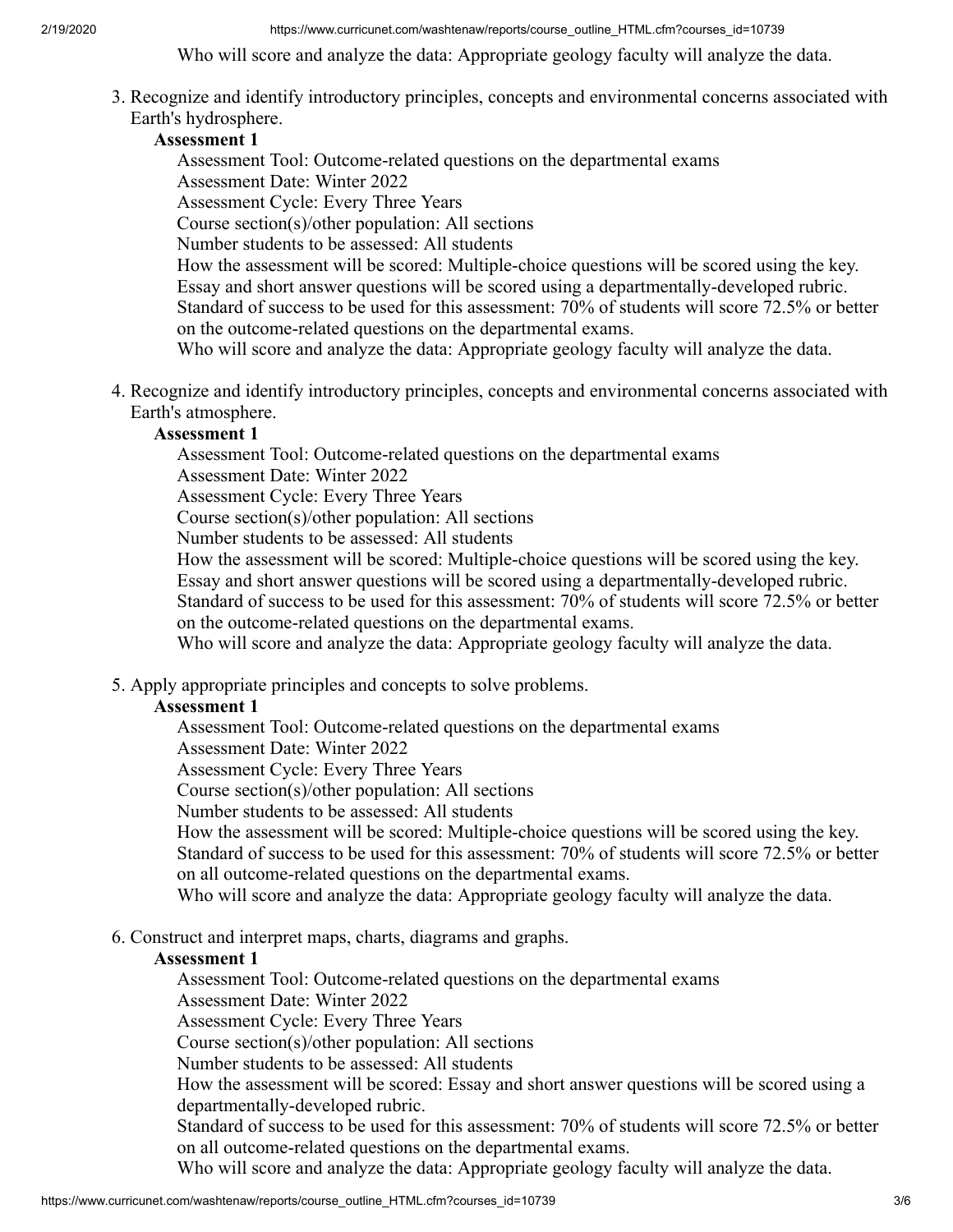## **Course Objectives**

- 1. Describe the formation of the universe, our solar system, and Earth's moon.
- 2. Identify and classify rocks and minerals based on their physical and chemical properties.
- 3. Identify the conditions necessary for coal and oil formation, the usage and depletion of these resources, and possible fuel alternatives.
- 4. Compare and contrast chemical and mechanical weathering.
- 5. Identify the texture of soil based on the calculated proportions of the components of a soil sample.
- 6. Distinguish and apply absolute dating from relative dating techniques to determine the ages of various rock layers.
- 7. Use the geologic time scale to identify fossils from different geologic periods.
- 8. Analyze trace fossils to determine clues on the lives of extinct organisms.
- 9. Compare and contrast the hypothesis of continental drift to the theory of plate tectonics.
- 10. Explain the key pieces of "evidence" used to support the theory of plate tectonics.
- 11. Identify the major tectonic boundaries of the world.
- 12. Match plate boundaries with associated features and processes, including mountains, volcanoes, and earthquakes.
- 13. Locate examples of each plate boundary throughout the world.
- 14. Identify various waves on seismographs, and use them to determine the distance from the epicenter of an earthquake.
- 15. Compare and contrast the layers of the Earth by identifying the composition, pressure, and temperature conditions associated with each.
- 16. Locate and classify major volcanoes around the world.
- 17. Identify the methods used to predict and describe natural disasters, such as earthquakes and volcanism.
- 18. Interpret geologic maps and structures, including the various forms of deformation, joints, faults, and folds.
- 19. Use topographic maps to locate and identify geological features.
- 20. Draw topographic map profiles.
- 21. Identify the erosional, transportational, and depositional qualities and features of running water.
- 22. Compare and contrast the features and properties of young and mature river systems.
- 23. Distinguish amongst ground hydrology terms, such as porosity, permeability, aquifer, aquitard, perched water table, water table, caverns, and karst topography.
- 24. Compare and contrast porosity and permeability in soils and relate these terms to groundwater flow.
- 25. Describe the features associated with geothermal energy, including geysers and hot springs, as well as their possible uses as an alternative energy source.
- 26. Explain the mechanics involving the formation, advancement, and retreat of a glacier.
- 27. Describe the possible causes of glacial periods or ice ages, their effect on climate, living things, and the topography of the land.
- 28. Interpret and identify erosional and depositional glacial features on maps and diagrams.
- 29. Construct a mapped cross section of the seafloor, labeling the various features of the seafloor.
- 30. Identify and draw the major surface currents of the oceans.
- 31. Analyze the effects of salinity and temperature differences on the density of seawater.
- 32. Understand the physics of tidal movement and the generation of waves on water.
- 33. Identify the causes, consequences and possible prevention or detection of natural disasters involving the hydrosphere, including: flooding, sinkholes, and tsunamis.
- 34. Analyze negative human-related effects on the hydrosphere, including contamination and depletion of surface, ground, and ocean waters.
- 35. Identify various forms of beach destruction and protection.
- 36. Define the makeup and percentage of gases in the atmosphere.
- 37. Given a structural diagram of the atmosphere, identify layers of the atmosphere based on characteristics unique to each layer and temperature changes found within each layer.
- 38. Describe the concerns and causes for ozone depletion.
- 39. Using a graph, identify how pressure changes with altitude.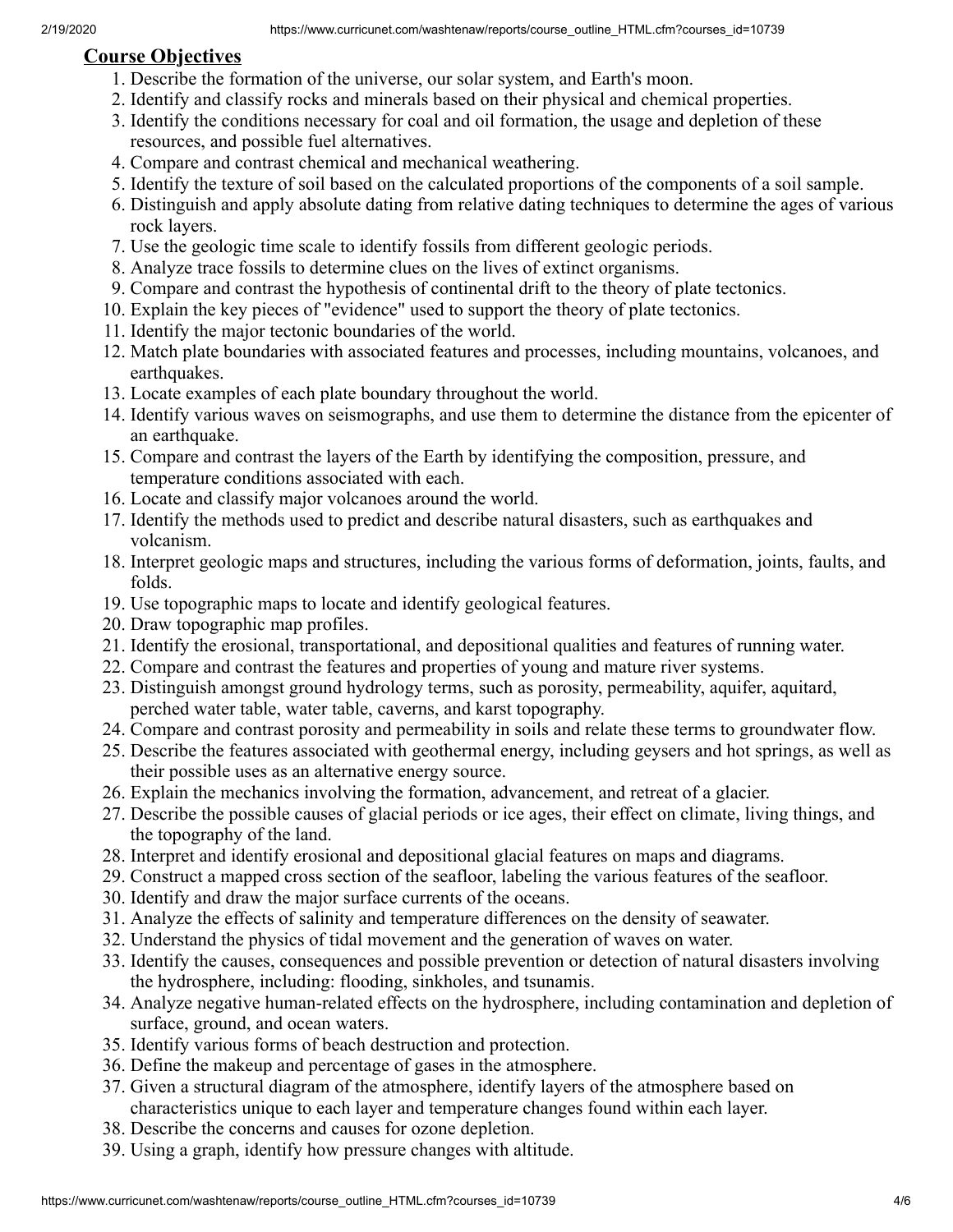- 40. Compare and contrast the various motions and their effects on the Earth, including rotation, revolution, and precession.
- 41. List the two reasons for the variation in solar energy reaching locations on Earth, and causing Earth's seasons.
- 42. Identify the seasons (in both hemispheres) by date, hours of sunlight received, and the axial tilt of the Earth.
- 43. Define the greenhouse effect, listing the positive and potential negative outcomes of the effect on Earth.
- 44. Explain the science behind climate change, describing both the causes of it, and the predicted effects from it.
- 45. Explain the Milankovitch theory and how it relates to the creation of ice ages on Earth.
- 46. Identify the possible outcomes of ice ages and their effects on humans and the environment.
- 47. State and explain the five controls of temperature and how they affect the temperature of various locations around Earth.
- 48. Construct and explain isothermal maps.
- 49. Using a sling psychrometer and related charts, calculate relative humidity and dew points.
- 50. Explain the various processes and heat exchanges involved in the hydrologic cycle.
- 51. Define and explain the mechanisms of cloud formation.
- 52. Using pictures and descriptions, identify the three most common cloud types and their associated weather.
- 53. Identify various fog and precipitation types based on descriptions and temperature conditions.
- 54. List five differences between high and low pressure.
- 55. State and explain what causes wind using pressure gradient, Coriolis Effect, and friction.
- 56. Identify and label global winds and pressure zones on Earth.
- 57. Identify symbols, define terms and describe the origin and movement of air masses and fronts.
- 58. Explain the process of cyclogenesis, or the formation of a midlatitude cyclone.
- 59. Using weather maps, locate positions of fronts, air pressure zones, cyclones and anticyclones; also, state past, current and future weather for given locations on the weather map.
- 60. Apply geologic principles, such as superposition and crosscutting, to relative dating to determine the sequence of events in a given column of rock.

# **New Resources for Course**

## **Course Textbooks/Resources**

Textbooks

Thompson and Turk. *Earth*, 2 ed. Brooks/Cole Cengage Learning, 2015, ISBN: 9781285442266. Manuals

Periodicals Software

# **Equipment/Facilities**

Level III classroom Computer workstations/lab TV/VCR Data projector/computer

| <b>Reviewer</b>                        | Action                  | Date         |
|----------------------------------------|-------------------------|--------------|
| <b>Faculty Preparer:</b>               |                         |              |
| Suzanne Albach                         | <b>Faculty Preparer</b> | Dec 02, 2019 |
| <b>Department Chair/Area Director:</b> |                         |              |
| Suzanne Albach                         | Recommend Approval      | Dec 02, 2019 |
| Dean:                                  |                         |              |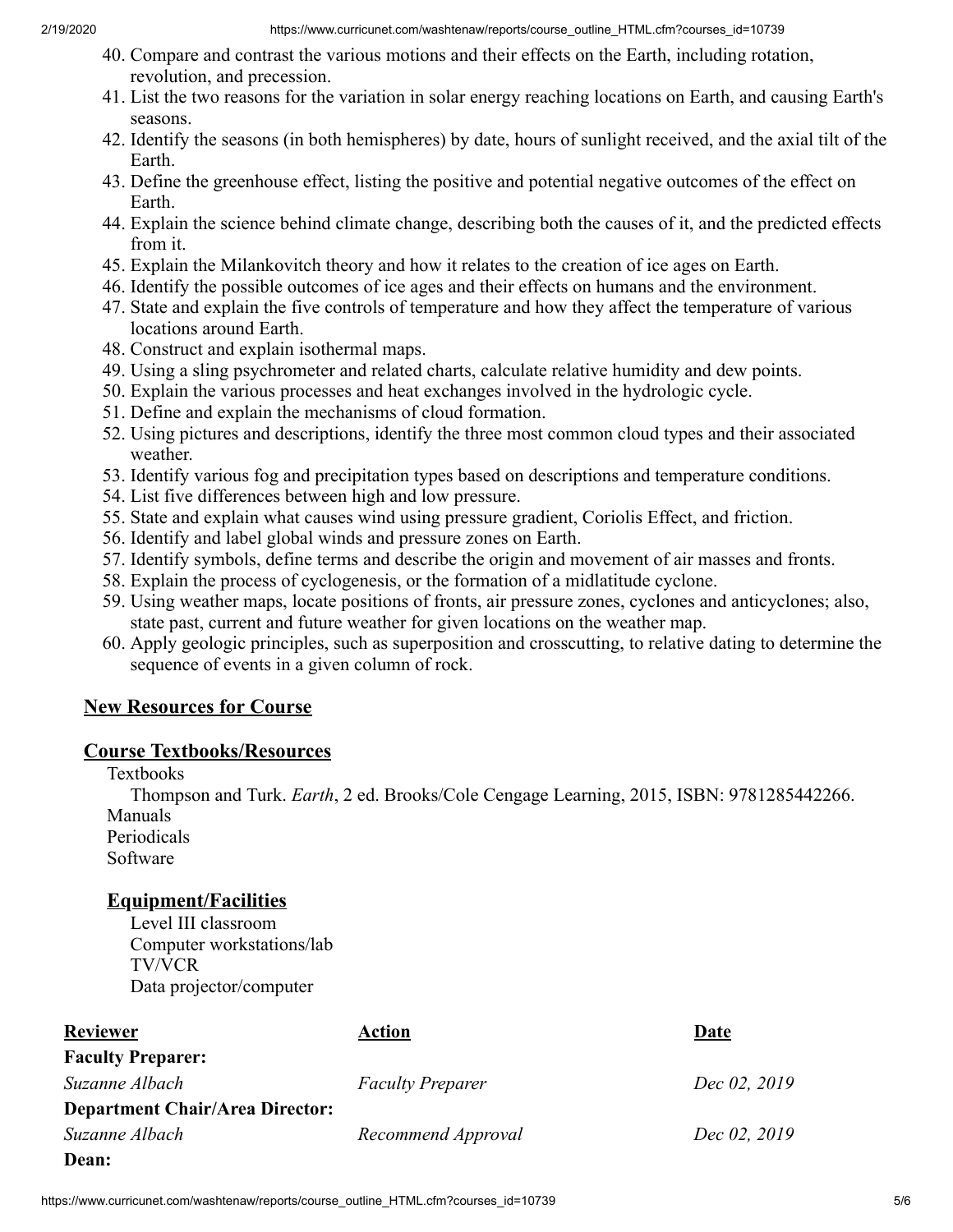2/19/2020 https://www.curricunet.com/washtenaw/reports/course\_outline\_HTML.cfm?courses\_id=10739

| Recommend Approval | Dec 04, 2019 |
|--------------------|--------------|
|                    |              |
| Recommend Approval | Feb 10, 2020 |
|                    |              |
| Recommend Approval | Feb 11, 2020 |
|                    |              |
| Approve            | Feb 14, 2020 |
|                    |              |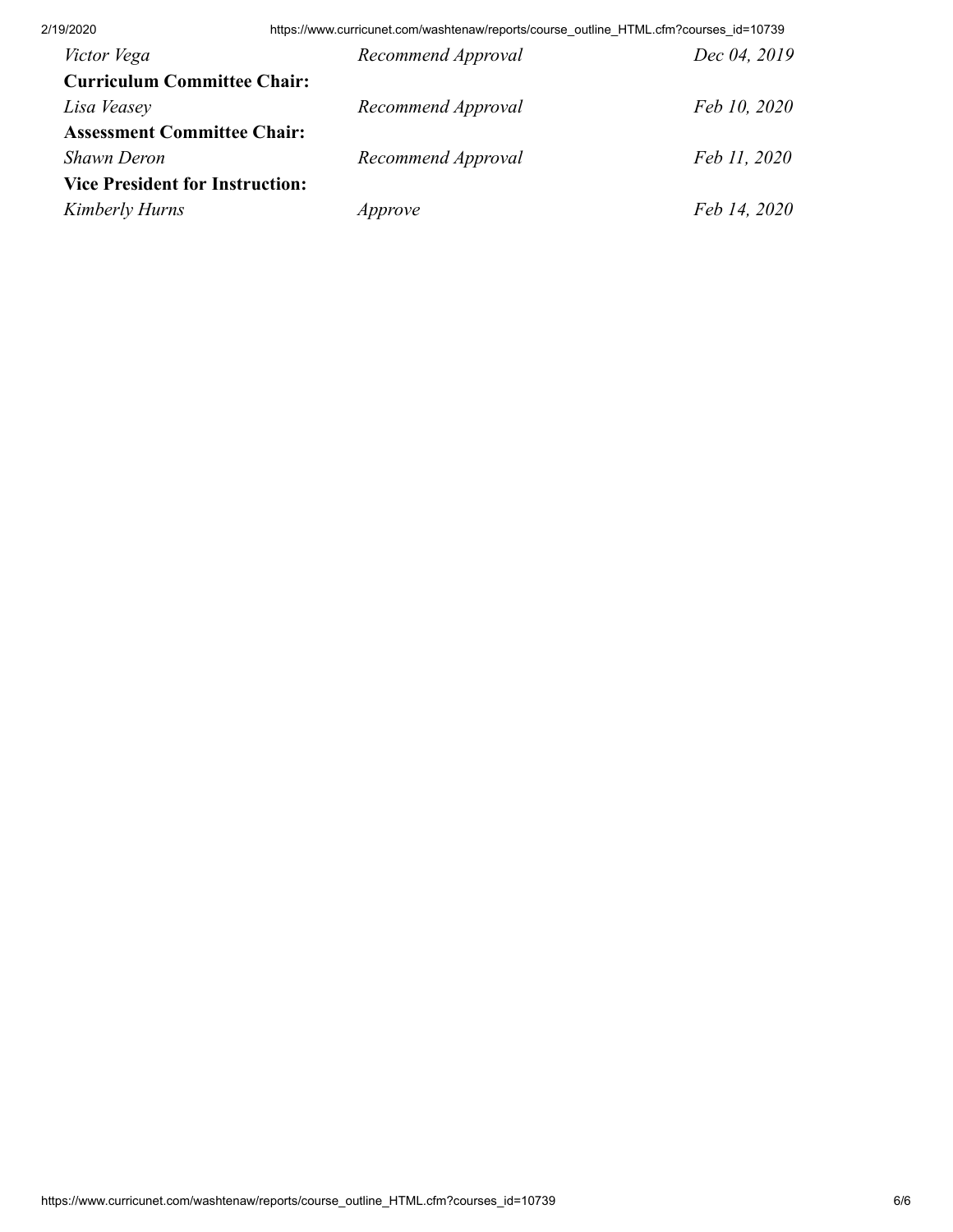# **GLG 100 Introduction to Earth Science Effective Term: Fall 2012**

**Course Cover Division:** Math, Science and Health **Department:** Physical Sciences **Discipline:** Geology **Course Number:** 100 **Org Number:** 12330 **Full Course Title:** Introduction to Earth Science **Transcript Title:** Introduction to Earth Science **Is Consultation with other department(s) required:** No **Publish in the Following:** College Catalog , Time Schedule , Web Page **Reason for Submission:** Course Change **Change Information: Total Contact Hours Outcomes/Assessment Rationale:** This change is necessary to align this course with the federal mandate that defines minimum contact hours for science laboratory courses.

### **Proposed Start Semester:** Fall 2012

**Course Description:** This course provides a basic understanding of the major branches of earth science, including geology, hydrology and meteorology. It is designed to develop an awareness and appreciation for these geosystems and their important interrelationships, as well as an understanding of the scientific approach to problem-solving. This course will include an overview of both local and global environmental problems as well as a discussion of possible solutions.

### **Course Credit Hours**

**Variable hours:** No **Credits:** 4 **Lecture Hours: Instructor:** 45 **Student:** 45 **Lab: Instructor:** 45 **Student:** 45 **Clinical: Instructor:** 0 **Student:** 0

**Total Contact Hours: Instructor:** 90 **Student:** 90 **Repeatable for Credit:** NO **Grading Methods:** Letter Grades Audit **Are lectures, labs, or clinicals offered as separate sections?:** NO (same sections)

### **College-Level Reading and Writing**

College-level Reading & Writing

## **College-Level Math**

No Level Required

**Requisites General Education MACRAO** MACRAO Science & Math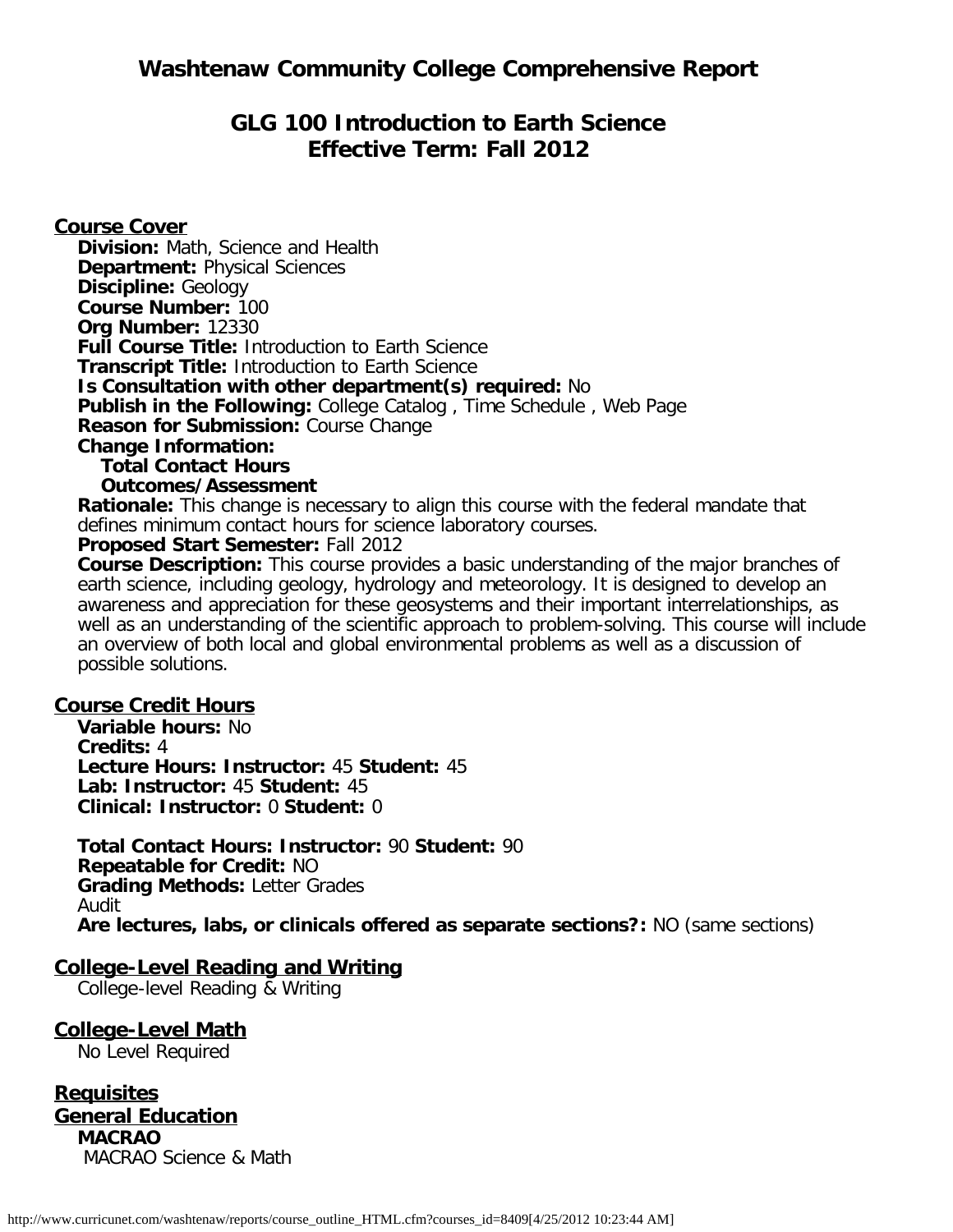MACRAO Lab Science Course **General Education Area 4 - Natural Science** Assoc in Applied Sci - Area 4 Assoc in Science - Area 4 Assoc in Arts - Area 4

### **Request Course Transfer**

#### **Proposed For:**

Central Michigan University Eastern Michigan University Ferris State University Grand Valley State University Jackson Community College Michigan State University Oakland University University of Michigan Wayne State University Western Michigan University

### **Student Learning Outcomes**

1. Recognize and identify introductory principles and concepts of the earth sciences, including geology, hydrology and meteorology, as well as the environmental concerns associated with each.

### **Assessment 1**

**Assessment Tool:** Departmental Exams

**Assessment Date:** Winter 2013

**Assessment Cycle:** Every Three Years

**Course section(s)/other population:** All sections.

**Number students to be assessed:** Random sample of 50% of students from each section offered with a minimum of one full section.

**How the assessment will be scored:** Multiple choice questions will be scored using the key. Essay and short answer questions will be scored using a departmentally-developed rubric.

**Standard of success to be used for this assessment:** Students will score an overall average score of 72.5% or better on each assessment question.

**Who will score and analyze the data:** Appropriate geology faculty will analyze the data.

2. Apply appropriate principles and concepts to solve problems, as well as construct and interpret maps, charts, diagrams and graphs.

### **Assessment 1**

**Assessment Tool:** Departmental Exams

**Assessment Date:** Winter 2013

**Assessment Cycle:** Every Three Years

**Course section(s)/other population:** All sections.

**Number students to be assessed:** Random sample of 50% of students from each section offered with a minimum of one full section.

**How the assessment will be scored:** Multiple choice questions will be scored using the key. Essay and short answer questions will be scored using a departmentally-developed rubric.

**Standard of success to be used for this assessment:** Students will score an overall average score of 72.5% or better on each assessment question.

**Who will score and analyze the data:** Appropriate geology faculty will analyze the data.

### **Course Objectives**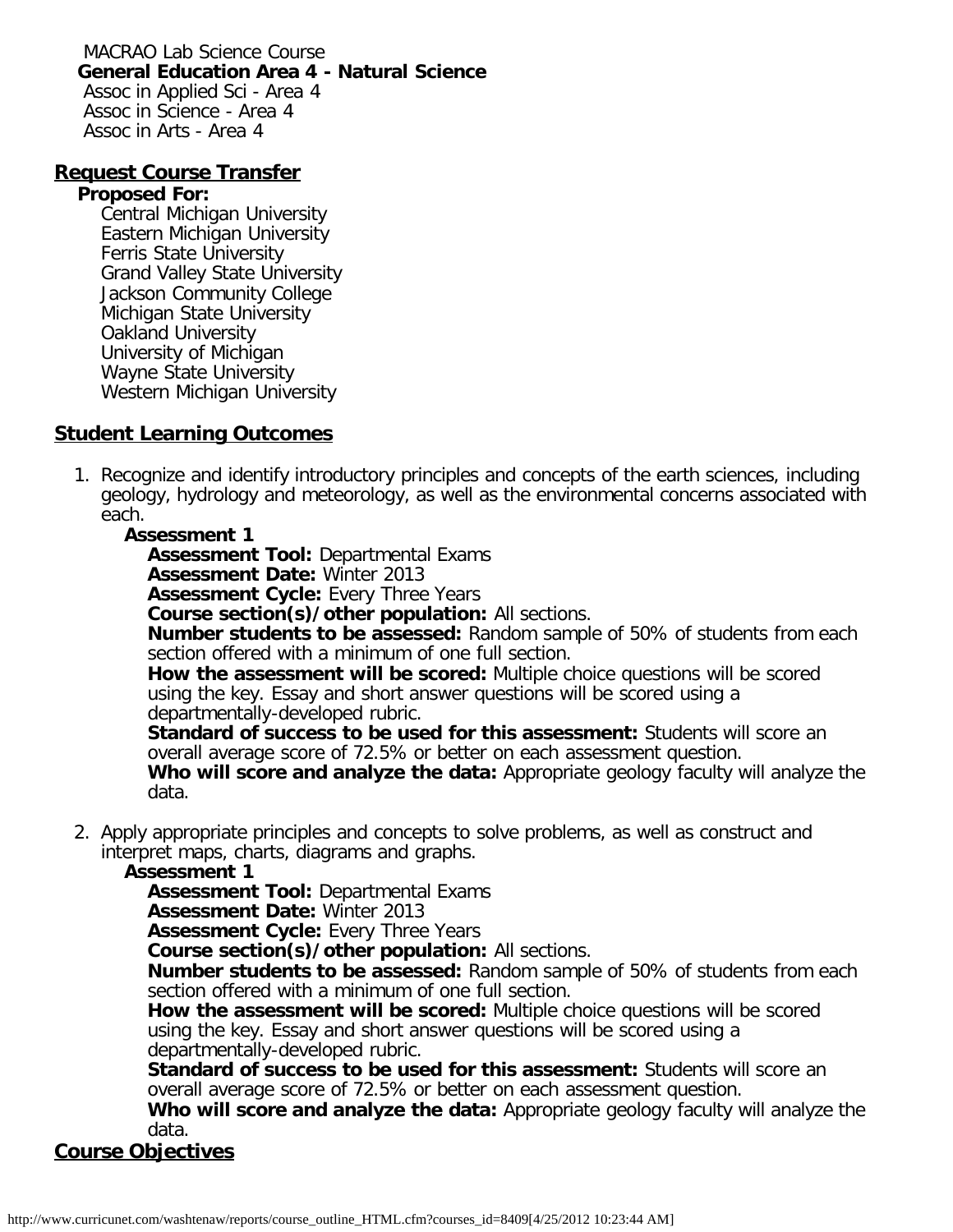- 1. Describe the formation of the universe, solar system and Earth's moon. **Matched Outcomes**
- 2. Identify and classify rocks and minerals based on their physical and chemical properties. **Matched Outcomes**
- 3. Compare and contrast renewable and non-renewable resources.

## **Matched Outcomes**

4. Identify the conditions necessary for coal and oil formation, the usage and depletion of these resources and possible fuel alternatives.

## **Matched Outcomes**

- 5. Compare and contrast chemical and mechanical weathering. **Matched Outcomes**
- 6. Identify the triggers and hazards of various mass wasting types. **Matched Outcomes**
- 7. Determine the soil profiles of soil variations found in Washtenaw County using a soil profile map.

# **Matched Outcomes**

8. Identify the texture of soil based on the calculated proportions of the components of a soil sample.

# **Matched Outcomes**

9. Distinguish and apply absolute dating from relative dating techniques to determine the ages of various rock layers.

# **Matched Outcomes**

- 10. Use the geologic time scale to identify fossils from different geologic periods. **Matched Outcomes**
- 11. Analyze trace fossils to determine clues on the lives of extinct organisms. **Matched Outcomes**
- 12. Compare and contrast the hypothesis of continental drift to the theory of plate tectonics. **Matched Outcomes**
- 13. Explain the key pieces of "evidence" used to support the theory of plate tectonics. **Matched Outcomes**
- 14. Draw and label the major tectonic boundaries of the world. **Matched Outcomes**
- 15. Match plate boundaries with associated features and processes, including mountains, volcanoes and earthquakes.

# **Matched Outcomes**

16. Locate examples of each plate boundary throughout the world.

# **Matched Outcomes**

17. Identify various waves on seismographs and use them to determine the distance from the epicenter of an earthquake.

# **Matched Outcomes**

18. Label the layers of the Earth and identify the composition, pressure and temperature conditions associated with each.

# **Matched Outcomes**

- 19. Locate and classify major volcanoes around the world. **Matched Outcomes**
- 20. Identify the methods used to predict and describe natural disasters involving the geosphere, including: earthquakes and volcanism. **Matched Outcomes**
- 21. Interpret geologic maps and structures, including the various forms of deformation, joints, faults and folds.

# **Matched Outcomes**

- 22. Use topographic maps to locate and identify geological features. **Matched Outcomes**
- 23. Draw topographic map profiles. **Matched Outcomes**
- 24. Identify the erosional, transportational and depositional qualities and features of running water.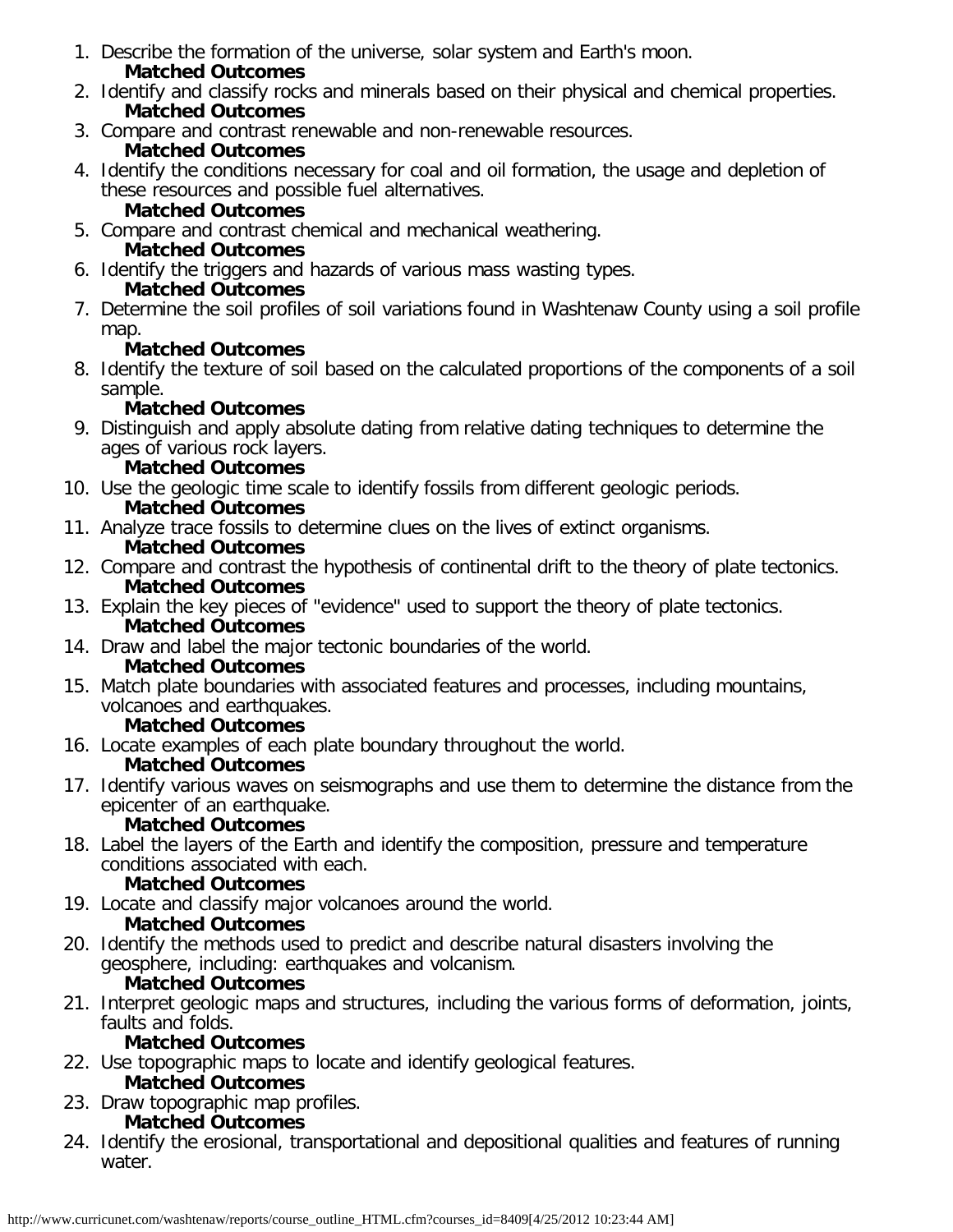## **Matched Outcomes**

- 25. Compare and contrast the features and properties of young and mature river systems. **Matched Outcomes**
- 26. Distinguish amongst ground hydrology terms, such as porosity, permeability, aquifer, aquitard, perched water table, water table, caverns and karst topography.

## **Matched Outcomes**

27. Compare and contrast porosity and permeability in soils and relate these terms to groundwater flow.

# **Matched Outcomes**

28. Describe the features associated with geothermal energy, including geysers, hot springs and possible uses as an alternative energy source.

## **Matched Outcomes**

- 29. Explain the mechanics involving the formation, advancement and retreat of a glacier. **Matched Outcomes**
- 30. Describe the possible causes of glacial periods or ice ages, their effect on climate, living things and the topography of the land.

# **Matched Outcomes**

- 31. Interpret and identify erosional and depositional glacial features on maps and diagrams. **Matched Outcomes**
- 32. Construct a mapped cross section of the seafloor, labeling the various features of the seafloor.

# **Matched Outcomes**

- 33. Identify and draw the major surface currents of the oceans. **Matched Outcomes**
- 34. Analyze the effects of salinity and temperature differences on the density of seawater. **Matched Outcomes**
- 35. Understand the physics of tidal movement and the generation of waves on water. **Matched Outcomes**
- 36. Identify the causes, consequences and possible prevention or detection of natural disasters involving the hydrosphere, including: flooding, sinkholes, tsunamis. **Matched Outcomes**
- 37. Analyze negative human-related effects on the hydrosphere, including contamination and depletion of surface, ground and ocean water.

## **Matched Outcomes**

- 38. Identify various forms of beach destruction and protection. **Matched Outcomes**
- 39. Define the makeup and percentage of gases in the atmosphere.

# **Matched Outcomes**

- 40. Given a structural diagram of the atmosphere, identify layers of the atmosphere based on characteristics unique to each layer and temperature changes found within each layer. **Matched Outcomes**
- 41. Describe the concerns and causes for ozone depletion. **Matched Outcomes**
- 42. Using a graph, identify how pressure changes with altitude. **Matched Outcomes**
- 43. Compare and contrast the various motions and their effects on the Earth, including rotation, revolution and precession.

# **Matched Outcomes**

44. List the two reasons for the variation in solar energy reaching locations on Earth, and causing Earth's seasons.

# **Matched Outcomes**

45. Identify the seasons (in both hemispheres) by date, hours of sunlight received and the axial tilt of the Earth.

# **Matched Outcomes**

46. Define the greenhouse effect, listing the positive and potential negative outcomes of the effect on Earth.

# **Matched Outcomes**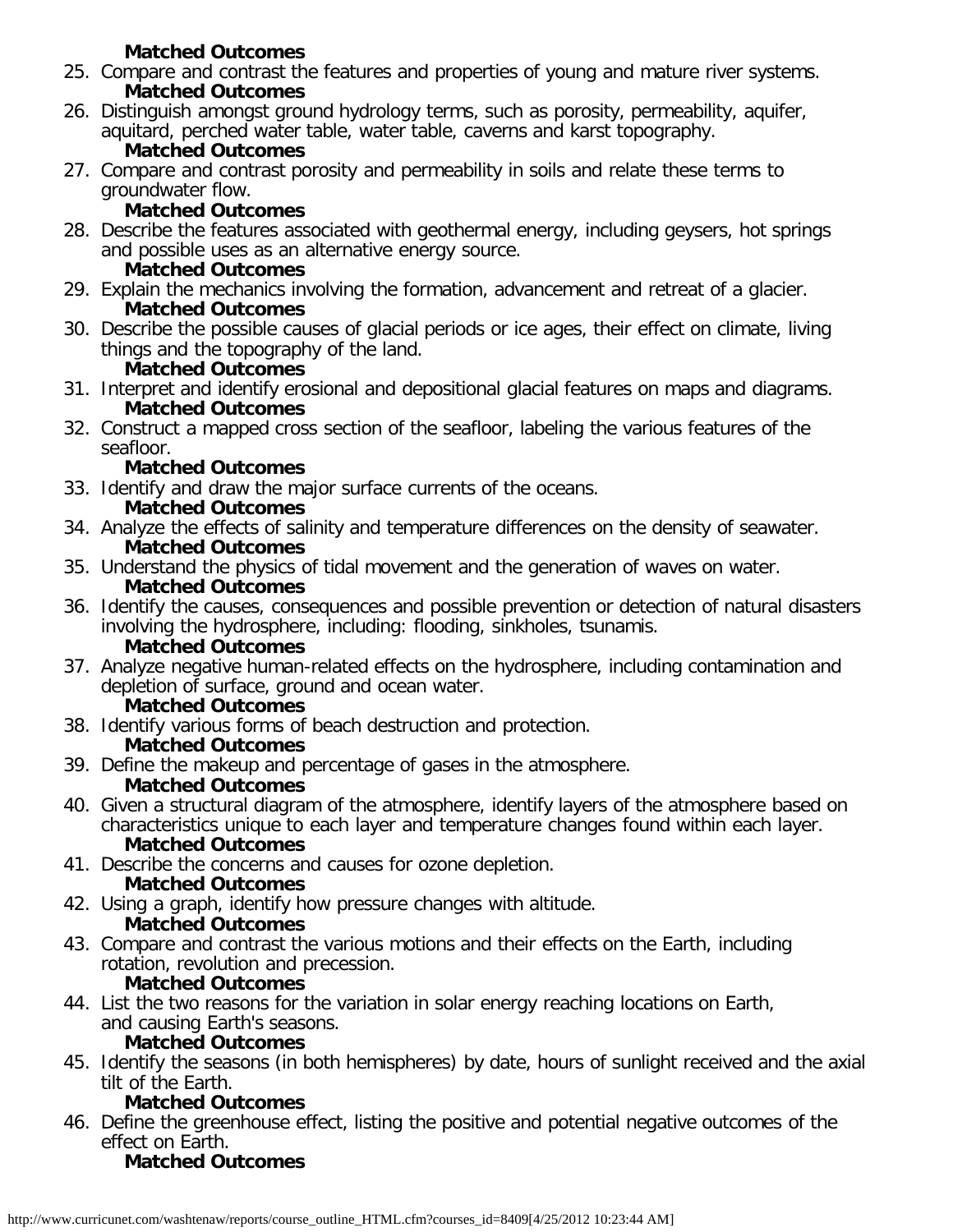- 47. Explain the global warming theory, including arguments both for and against the theory. **Matched Outcomes**
- 48. View and critique the video, "An Inconvenient Truth." **Matched Outcomes**
- 49. Complete a global warming WebQuest (online activity) using a computer and the Internet. **Matched Outcomes**
- 50. Explain the Milankovitch theory and how it relates to the creation of ice ages on Earth. **Matched Outcomes**
- 51. Identify the possible outcomes of ice ages and their effects on humans and the environment.

# **Matched Outcomes**

52. State and explain the five controls of temperature and how they affect the temperature of various locations around Earth.

# **Matched Outcomes**

- 53. Construct and explain isothermal maps. **Matched Outcomes**
- 54. Using a sling psychrometer and related charts, calculate relative humidity and dew points. **Matched Outcomes**
- 55. Explain the various processes and heat exchanges involved in the hydrologic cycle. **Matched Outcomes**
- 56. Define and explain the mechanisms creating cloud formation, including the processes of collision-coalescence and the Bergeron Process.

## **Matched Outcomes**

57. Using pictures and descriptions, identify the ten most common clouds and their associated weather.

# **Matched Outcomes**

58. Identify various fog and precipitation types based on descriptions and temperature conditions.

# **Matched Outcomes**

59. Record daily weather observations for a period of one month.

# **Matched Outcomes**

60. List five differences between high and low pressure.

# **Matched Outcomes**

- 61. State and explain what causes wind using pressure gradient, Coriolis Effect and friction. **Matched Outcomes**
- 62. Compare and contrast El Nino and La Nina.

# **Matched Outcomes**

- 63. Identify and label global winds and pressure zones on Earth.
	- **Matched Outcomes**
- 64. Identify symbols, define terms and describe the origin and movement of air masses and fronts.

# **Matched Outcomes**

- 65. Describe and interpret synoptic weather symbols at any given point on a weather map. **Matched Outcomes**
- 66. Explain the process of cyclogenesis, or the formation of a midlatitude cyclone. **Matched Outcomes**
- 67. Using weather maps, locate positions of fronts, air pressure zones, cyclones and anticyclones; also, state past, current and future weather for given locations on the weather map.

# **Matched Outcomes**

68. Using data collected in the weather observations project, determine cyclone, anticyclone, air mass and frontal passages.

# **Matched Outcomes**

69. Identify the causal effects, warning systems and precautions for severe weather, including thunderstorms, tornadoes and hurricanes. **Matched Outcomes**